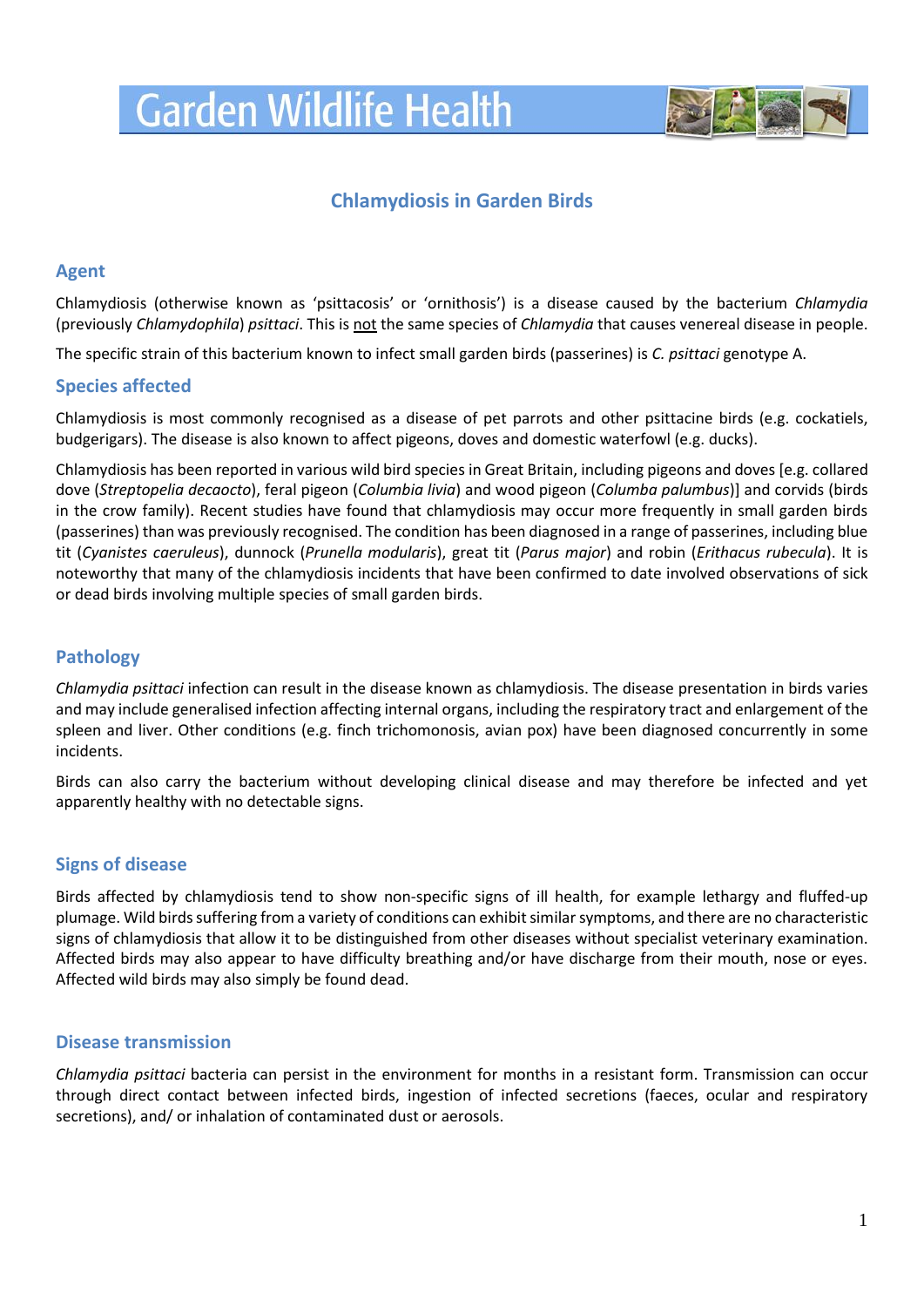#### **Disease patterns**

Chlamydiosis has been reported as a sporadic cause of disease in small garden birds. These disease outbreaks occurred over a widespread geographical distribution and throughout the year with no clear seasonal trend. Whilst the number of garden bird chlamydiosis incidents that have been diagnosed in GB has increased in recent years, the number remains low when compared with other infectious diseases of garden birds, including trichomonosis, avian pox and salmonellosis. This increase is thought to be the result of more intensive study in recent years, using specialist tests to detect the infection, rather than a rise in occurrence of the condition *per se*.

### **Risk to human health**

Human cases of chlamydiosis (often known as 'psittacosis') have most often been attributed to direct or indirect contact with infected captive psittacine birds, poultry (particularly commercial ducks), racing and feral pigeons. Although the risks are low, the strains of *Chlamydia psittaci* that affect wild birds do have the potential to affect people.

Humans are most likely to contract infection through inhalation of dust or aerosols contaminated by secretions from infected birds (e.g. faeces, ocular and respiratory secretions). Chlamydiosis can lead to a spectrum of clinical signs in people, ranging from mild to severe. It most commonly causes respiratory disease, causing similar symptoms to a common cold, and in more severe cases it can cause flu-like symptoms or chest problems, such as pneumonia. Antibiotic medication is available and people who develop cold- or flu-like symptoms and have recently been near sick pet or wild birds, should contact their doctor.

Garden birds in the UK may carry *Chlamydia psittaci* and other bacteria (for example *Salmonella, Campylobacter* and *[Escherichia albertii](http://www.gardenwildlifehealth.org/files/2013/06/Garden-bird-Escherichia-albertii-factsheet_GWH.pdf)*) that can affect people and pets.

We recommend following sensible hygiene precautions as a routine measure when feeding garden birds and handling bird feeders and tables. Following these rules will help avoid the risk of any infection transmitting to people and help safeguard the birds in your garden against disease.

- Clean and disinfect feeders/ feeding sites regularly. Suitable disinfectants include a weak solution of domestic bleach (5% sodium hypochlorite) and other specially-designed commercial products (See *Further information*). Always rinse feeders thoroughly and air-dry them before re-use.
- Dampen surfaces with water before cleaning them to reduce the chance of breathing in dry dust or aerosolised secretions.
- Brushes and cleaning equipment for bird feeders, tables and baths should not be used for other purposes and should not be brought into the house, but be kept and used outside and away from food preparation areas.
- Wear rubber gloves when cleaning feeders and thoroughly wash hands and forearms afterwards with soap and water, especially before eating or drinking.
- Avoid handling sick or dead birds directly. For instance, use disposable gloves or pick a carcass up through an inverted plastic bag.

Wild birds should be prevented from accessing food preparation areas to help avoid contamination with bird droppings.

### **Risk to domestic animal health**

Wild birds could potentially transmit the infection to pet birds, particularly if the pet birds are in outdoor aviaries. Owners of pet birds should prevent contact between captive and wild birds as far as possible; ensure wild bird feeders and water baths are inaccessible to captive birds; and wash and disinfect hands thoroughly after handling wild bird feeders or equipment.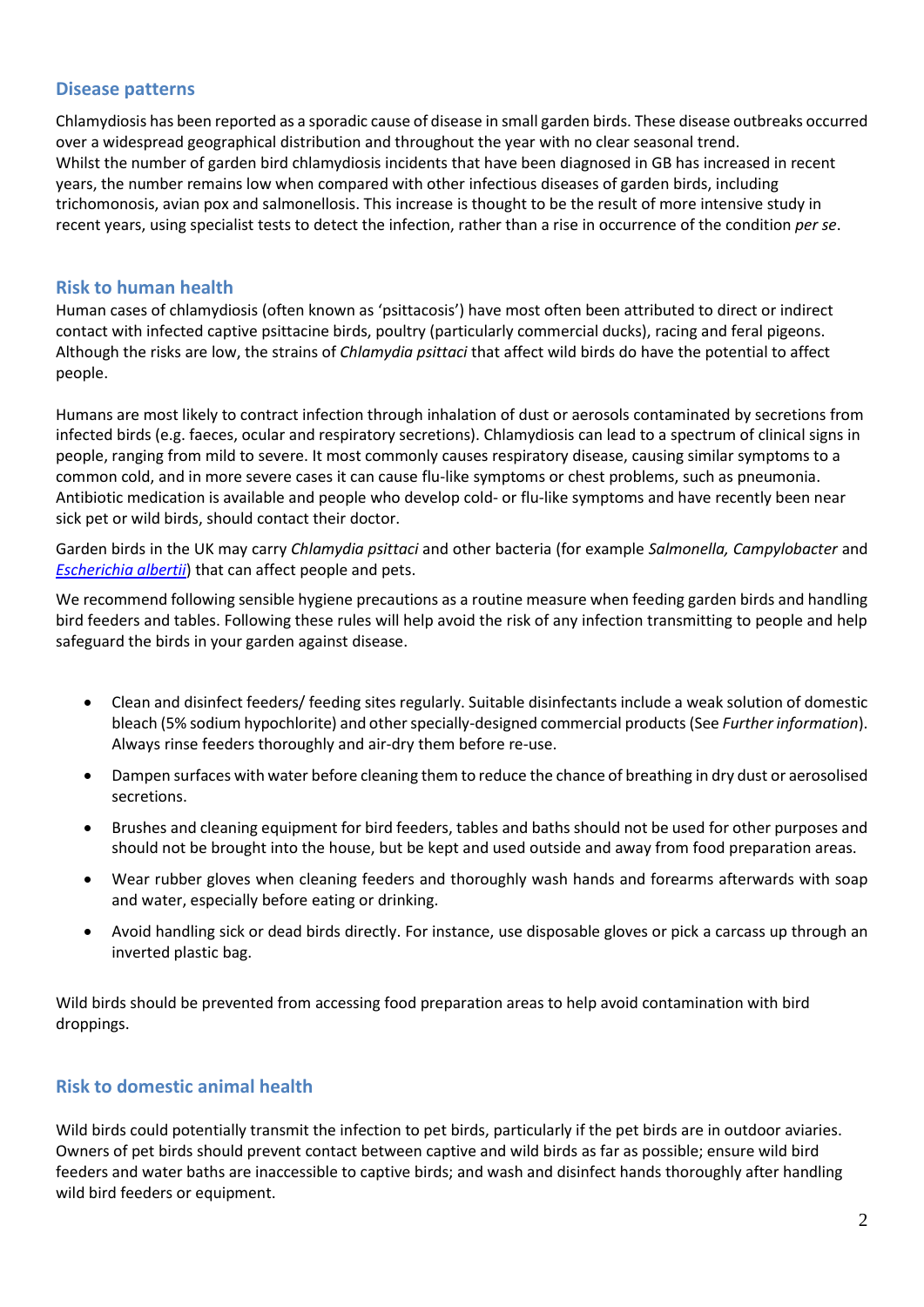There have been rare reports of disease in cats and dogs associated with *Chlamydia psittaci* infection, most commonly attributed to the animals having contact with pet parrots. The risk of pet dogs or cats acquiring the infection from wild birds is unknown, but is likely to be very low.

### **Diagnosis**

Diagnosis of chlamydiosisin garden birds relies on post-mortem examination. The signs of the disease at post mortem are variable and additional laboratory tests are needed to confirm the diagnosis of the disease.

If you wish to report finding sick or dead garden birds please visit **[www.gardenwildlifehealth.org](http://www.gardenwildlifehealth.org/)**. Alternatively, if you have further queries or have no internet access, please call the **Garden Wildlife Health** vets on **0207 449 6685.**

### **Control**

Whilst medicines are available for the treatment of chlamydiosis in captive birds, effective and targeted dosing of freeliving birds is not possible.

Where a problem with chlamydiosis exists, general measures for the control of disease in wild bird populations should be adopted:

- Since the infection is spread when infected droppings contaminate food or water sources, ensure optimal hygiene at garden bird feeding stations, including disinfection (as described above).
- Ensure that water provided for garden birds is fresh and clean on a daily basis.
- Feeding stations (such as bird tables and hanging feeders) encourage birds to congregate, sometimes in large densities, thereby increasing the potential for disease to spread between individuals when outbreaks occur. **If many birds in your garden are affected, we recommend that you consider significantly reducing the amount you feed, or stop feeding for a period (2-4 weeks).** The reason for this is to encourage birds to disperse, thereby minimising the chances of new birds becoming infected at the feeding station. When reintroducing feeding do so gradually, whilst continuing to monitor for further signs of ill health (See *Further information*).

### **Prevention**

Following best practice for feeding garden birds is recommended to help control and prevent transmission of disease at feeding stations all year round (See *Further information*):

- Routine good table hygiene. Clean away uneaten food and droppings before putting out fresh food and disinfect feeders/ feeding sites on a regular basis.
- Provision of clean and fresh drinking water on a daily basis.
- Provision of fresh food from accredited sources.
- Rotate positions of feeders in the garden to avoid build-up of contamination in any one area and pay particular attention to clearing food remains that fall on the ground.

### **Further information**

Best feeding practices should be followed at all times to help ensure that the birds visiting your garden remain healthy. More information can be found on the Garden Wildlife Health website [www.gardenwildlifehealth.org.](http://www.gardenwildlifehealth.org/) The booklet "Feeding Garden Birds – Best Practice Guidelines" is also available from the GWH team by (email: [gwh@zsl.org,](mailto:gwh@zsl.org) telephone: 0207 449 6685).